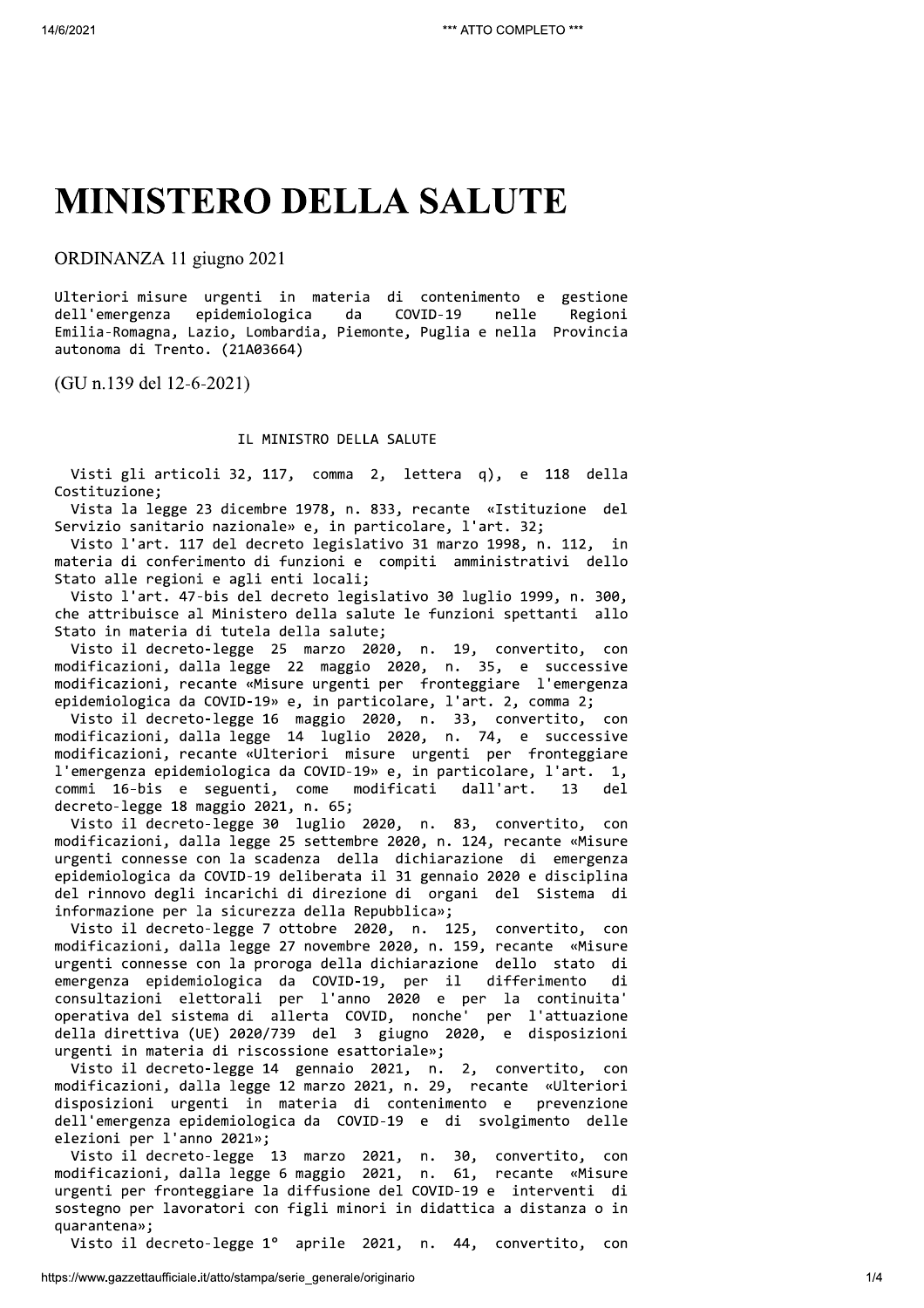modificazioni, dalla legge 28 maggio 2021, n. 76, recante «Misure urgenti per il contenimento dell'epidemia da COVID-19, in materia di vaccinazioni anti SARS-Cov-2, di giustizia e di concorsi pubblici»;

Visto il decreto-legge 22 aprile 2021, n. 52, recante «Misure urgenti per la graduale ripresa delle attivita' economiche e sociali nel rispetto delle esigenze di contenimento diffusione della dell'epidemia da COVID-19», e, in particolare, l'art. 1, comma 1, ai sensi del quale «Fatto salvo quanto diversamente disposto dal presente decreto, dal 1º maggio al 31 luglio 2021, si applicano le misure di cui al provvedimento adottato in data 2 marzo 2021, in attuazione dell'art. 2, comma 1, del decreto-legge 25 marzo 2020,  $n$ . 19, convertito, con modificazioni, dalla legge 22 maggio 2020,  $n$ .  $35<sub>n</sub>$ ;

Visto il decreto-legge 18 maggio 2021, n. 65, recante «Misure urgenti relative all'emergenza epidemiologica da COVID-19», e, in particolare, l'art. 13 e l'art. 16, ai sensi del quale «Fatto salvo quanto diversamente disposto dal presente decreto, fino al 31 luglio 2021, continuano ad applicarsi le misure di cui al provvedimento adottato in data 2 marzo 2021, in attuazione dell'art. 2, comma 1, del decreto-legge 25 marzo 2020,  $n.$ 19, convertito, con modificazioni, dalla legge 22 maggio 2020, n. 35»;

Visto il decreto del Presidente del Consiglio dei ministri 2 marzo 2021, recante «Ulteriori disposizioni attuative del decreto-legge 25 marzo 2020, n. 19, convertito, con modificazioni, dalla legge 22 maggio 2020, n. 35, recante «Misure urgenti per fronteggiare l'emergenza epidemiologica da COVID-19», del decreto-legge 16 maggio 2020, n. 33, convertito, con modificazioni, dalla legge 14 luglio 2020, n. 74, recante «Ulteriori misure urgenti per fronteggiare l'emergenza epidemiologica da COVID-19», e del decreto-legge 23 febbraio 2021, n. 15, recante «Ulteriori disposizioni urgenti in materia di spostamenti sul territorio nazionale per il contenimento dell'emergenza epidemiologica da COVID-19», pubblicato nella Gazzetta Ufficiale della Repubblica italiana 2 marzo 2021, n. 52, e, in particolare, l'art. 7;

Visto il decreto del Ministro della salute 30 aprile 2020, recante «Adozione dei criteri relativi alle attivita' di monitoraggio del rischio sanitario di cui all'allegato 10 del decreto del Presidente del Consiglio dei ministri del 26 aprile 2020», pubblicato nella Gazzetta Ufficiale della Repubblica italiana 2 maggio 2020, n. 112;

Visto il decreto del Ministro della salute 29 maggio 2020 con il quale e' stata costituita presso il Ministero della salute la Cabina di regia per il monitoraggio del livello di rischio, di cui  $a1$ decreto del Ministro della salute 30 aprile 2020;

Viste le delibere del Consiglio dei ministri del 31 gennaio 2020, del 29 luglio 2020, del 7 ottobre 2020, 13 gennaio 2021 e del 21 aprile 2021, con le quali e' stato dichiarato e prorogato lo stato di emergenza sul territorio nazionale relativo al rischio sanitario connesso all'insorgenza di patologie derivanti da agenti virali trasmissibili;

Vista la dichiarazione dell'Organizzazione mondiale della sanita' dell'11 marzo 2020, con la quale l'epidemia da COVID-19 e' stata valutata come «pandemia» in considerazione dei livelli di diffusivita' e gravita' raggiunti a livello globale;

Considerato l'evolversi della situazione epidemiologica a livello internazionale e il carattere particolarmente diffusivo dell'epidemia da Covid-19:

Visto il documento di «Prevenzione e risposta  $COVID-19:$  $\overline{a}$ evoluzione della strategia e pianificazione nella fase di transizione per il periodo autunno-invernale», condiviso dalla Conferenza delle regioni e province autonome in data 8 ottobre 2020;

Visto il documento recante «Indicazioni della Conferenza delle regioni e delle province autonome sulle "zone bianche"» del 26 maggio 2021 (21/72/CR04/COV19);

Vista l'ordinanza del Ministro della salute 4 giugno 2021, recante «Ulteriori misure urgenti in materia di contenimento e gestione dell'emergenza epidemiologica da COVID-19 "zona in bianca"», pubblicata nella Gazzetta Ufficiale della Repubblica italiana giugno 2021, n. 133;

Visti i verbali del 28 maggio, del 4 e dell'11 giugno 2021 della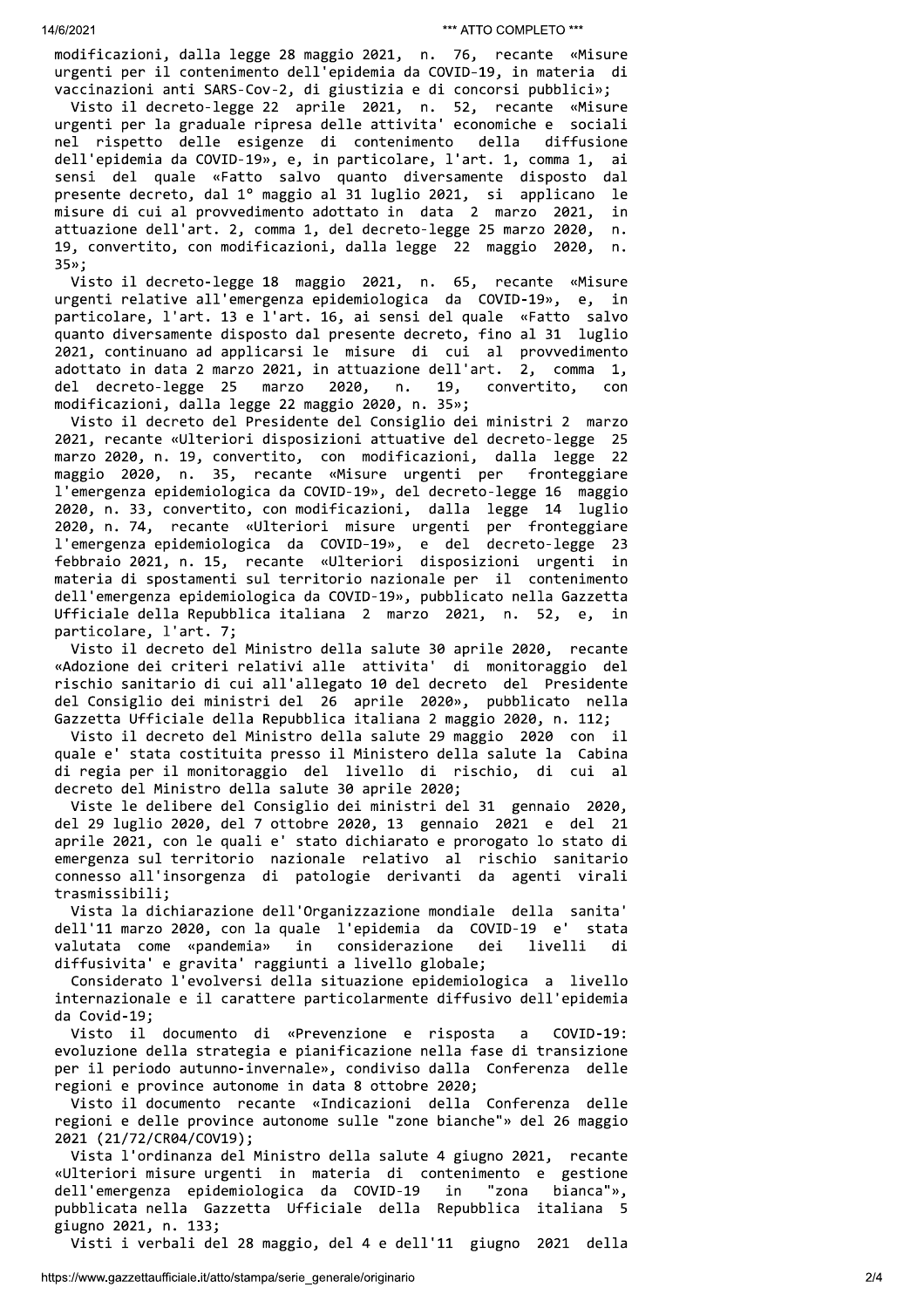Cabina di regia di cui al richiamato decreto del Ministro della salute 30 aprile 2020, unitamente agli allegati report n. 54, 55 e 56, dai quali risulta, tra l'altro, che le Regioni Emilia-Romagna, Lazio, Lombardia, Piemonte, Puglia e la Provincia autonoma di Trento presentano, per tre settimane consecutive, uno scenario di «tipo 1» con un livello di rischio basso;

Visto, in particolare, il verbale dell'11 giugno 2021 della Cabina di regia dal quale si rileva che: «Continua il calo nell'incidenza settimanale (26 per 100.000 abitanti (31 maggio 2021 - 6 giugno 2021) vs 36 per 100.000 abitanti (24 maggio 2021 - 30 maggio 2021) dati flusso ISS). Sono stati raggiunti livelli di incidenza (50 per 100.000) che possono consentire il contenimento dei nuovi casi. (...) Nessuna Regione/PPAA supera la soglia critica di occupazione dei posti letto in terapia intensiva o area medica. Il tasso di occupazione in terapia intensiva ed in aree mediche al giorno 8 giugno 2021 e' coincidente e pari all'8%. Tutte le Regioni/PPAA sono classificate a rischio basso secondo il DM del 30 aprile 2020 tranne una. La Regione Sardegna presenta un rischio moderato con una trasmissibilita' compatibile con uno scenario di tipo 1»;

Considerato che nel citato verbale della Cabina di regia dell'11 giugno 2021, si precisa «che l'incidenza della Regione Puglia per il periodo 21-27 maggio 2021 riportata con valore arrotondato di 50 casi per 100.000 abitanti, corrisponde se arrotondata ad una cifra decimale al valore di 49,6 casi per 100.000 abitanti»;

Visto, altresi', il documento recante «Indicatori decisionali come da decreto-legge del 18 maggio 2021, n. 65 art. 13», allegato al citato verbale dell'11 giugno 2021 della Cabina di regia, dal quale si evince, di conseguenza, che, nelle tre settimane oggetto di monitoraggio, le Regioni Emilia-Romagna, Lazio, Lombardia, Piemonte, Puglia e la Provincia autonoma di Trento presentano un'incidenza settimanale dei contagi inferiore a 50 casi ogni 100.000 abitanti;

Vista le note del 28 maggio, del 4 e dell'11 giugno 2021 del Comitato tecnico-scientifico di cui all'ordinanza del Capo del Dipartimento della protezione civile 3 febbraio 2020, n. 630, e successive modificazioni e integrazioni;

Considerato che l'art. 13, comma 2, del citato decreto-legge 18 maggio 2021, n. 65, prevede che: «Fino al 16 giugno 2021 il monitoraggio dei dati epidemiologici e' effettuato sulla base delle disposizioni di cui all'art. 1 del decreto-legge n. 33 del 2020 vigenti al giorno antecedente all'entrata in vigore del presente decreto, nonche' delle disposizioni di cui al comma 1 del presente articolo. All'esito del monitoraggio effettuato sulla base dei due sistemi di accertamento di cui al primo periodo, ai fini dell'ordinanza di cui all'art. 1 del decreto-legge n. 33 del 2020, in caso di discordanza le regioni collocate sono nella zona corrispondente allo scenario inferiore»;

Preso atto della sussistenza dei presupposti di cui all'art.  $\mathbf{1}$ . commi 16-sexies e 16-septies, del citato decreto-legge 16 maggio 2020, n. 33, vigente al 17 maggio 2021 e come modificato dal citato decreto-legge 18 maggio 2021, n. 65, ai fini dell'applicazione alle Regioni Emilia-Romagna, Lazio, Lombardia, Piemonte, Puglia e alla Provincia autonoma di Trento delle misure previste per le «zone bianche»:

Sentiti i Presidenti delle Regioni Emilia-Romagna, Lazio, Lombardia, Piemonte, Puglia e della Provincia autonoma di Trento;

> Emana la seguente ordinanza:

> > Art. 1

Misure urgenti di contenimento e gestione dell'emergenza sanitaria nelle Regioni Emilia-Romagna, Lazio, Lombardia, Piemonte, Puglia e nella Provincia autonoma di Trento.

1. Allo scopo di contrastare e contenere il diffondersi del virus SARS-Cov-2, fermo restando quanto previsto dal decreto del Presidente del Consiglio dei ministri 2 marzo 2021, nonche' dall'ordinanza del Ministro della salute 4 giugno 2021, citata in premessa, nelle